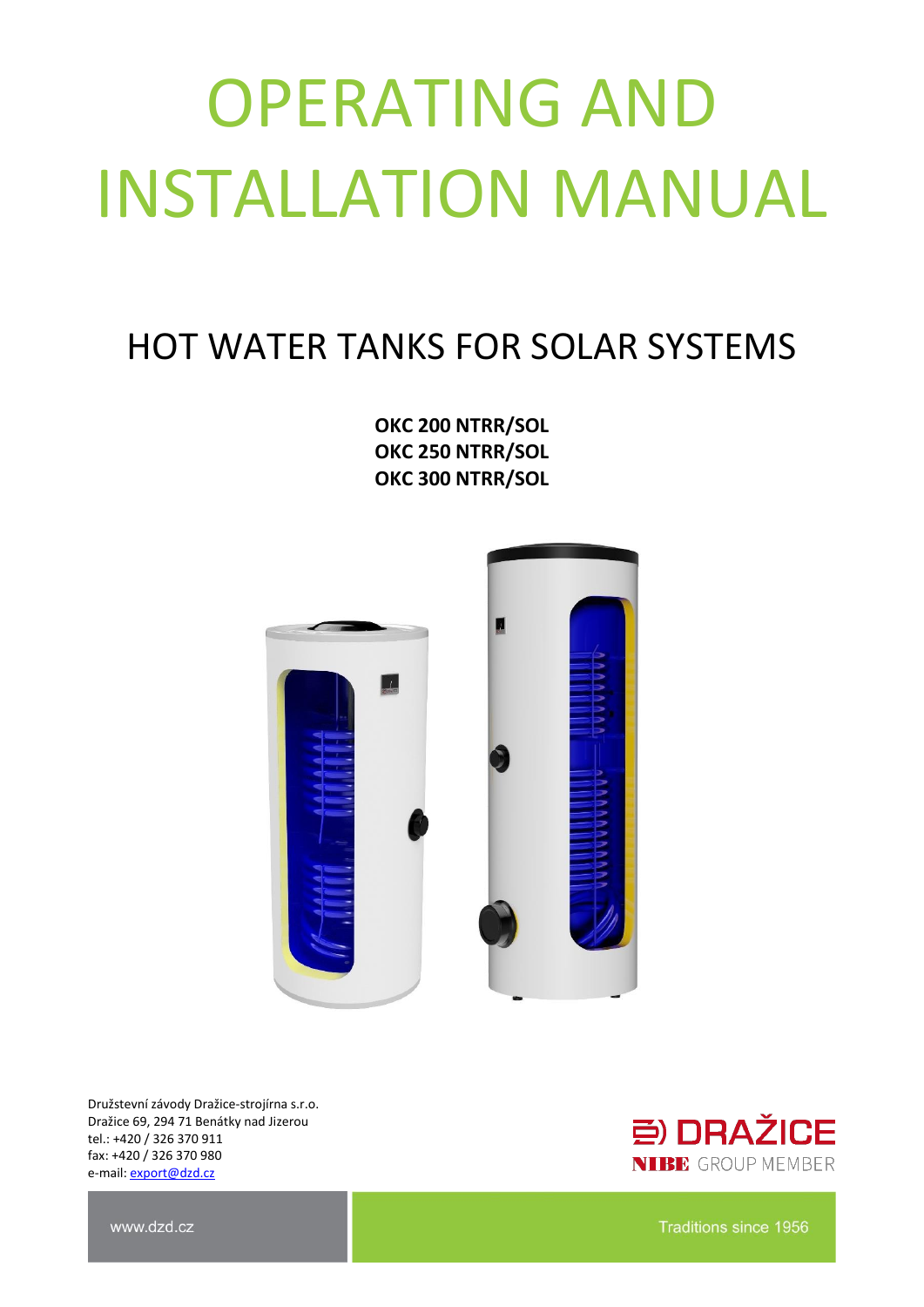## **CONTENTS**

| $\mathbf{1}$   |       |                                                                        |  |
|----------------|-------|------------------------------------------------------------------------|--|
|                | 1.1   |                                                                        |  |
|                | 1.2   |                                                                        |  |
|                | 1.3   |                                                                        |  |
|                | 1.3.1 |                                                                        |  |
|                | 1.3.2 |                                                                        |  |
|                | 1.4   |                                                                        |  |
| $\overline{2}$ |       |                                                                        |  |
|                | 2.1   |                                                                        |  |
|                | 2.2   |                                                                        |  |
|                | 2.2.1 |                                                                        |  |
|                | 2.2.2 | EXAMPLE OF CONNECTING A TANK WITH SOLAR COLLECTORS AND A GAS BOILER 10 |  |
|                | 2.3   |                                                                        |  |
|                | 2.4   |                                                                        |  |
|                | 2.5   |                                                                        |  |
|                | 2.6   |                                                                        |  |
| 3              |       |                                                                        |  |
|                |       |                                                                        |  |
|                | 3.1   |                                                                        |  |
|                | 3.2   |                                                                        |  |
|                | 3.3   |                                                                        |  |
|                | 3.4   |                                                                        |  |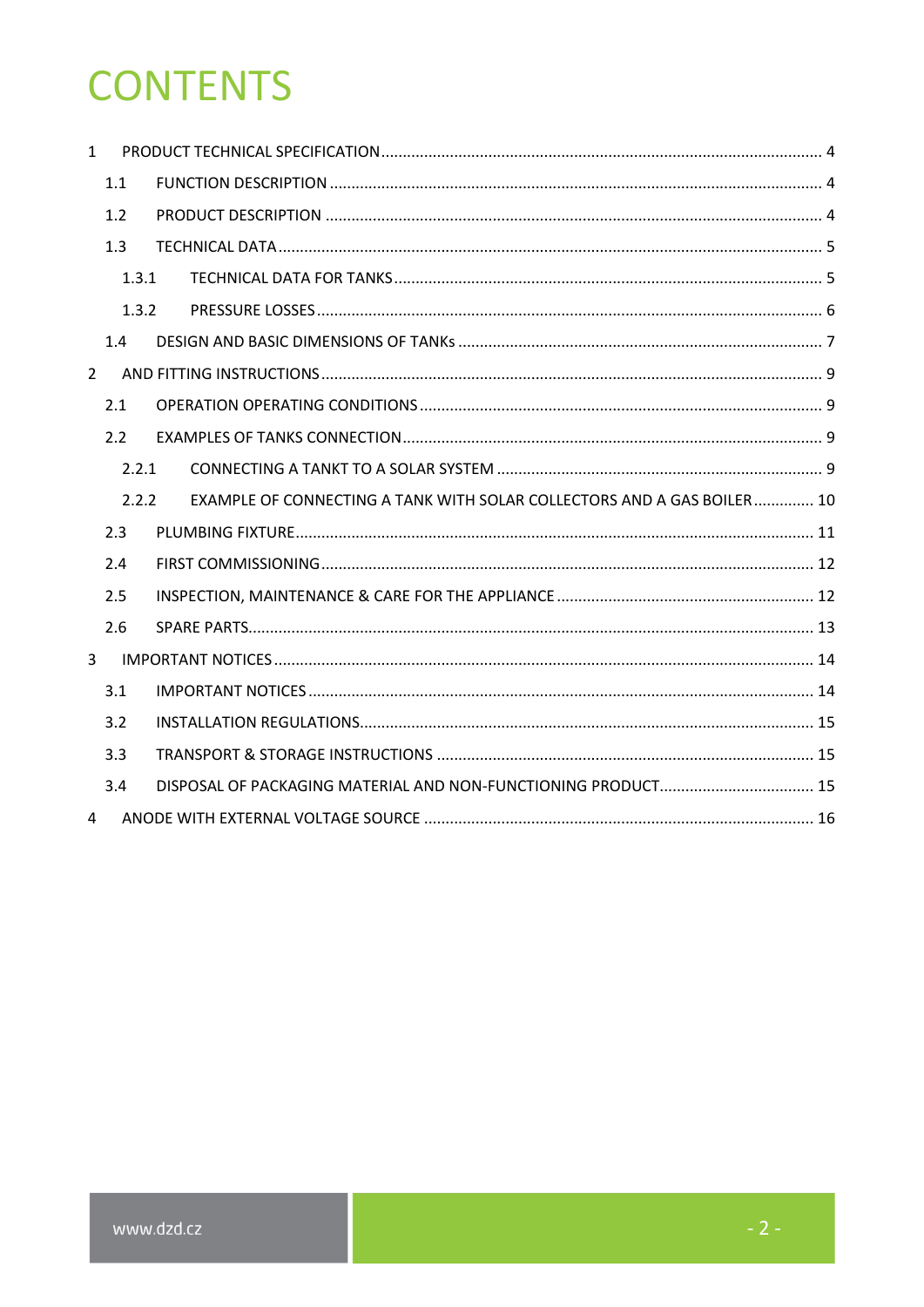#### **CAREFULLY READ THIS MANUAL BEFORE INSTALLING THE WATER HEATER!**

Dear Customer,

The Works Cooperative of Dražice - Machine Plant, Ltd., would like to thank you for your decision to use a product of our brand. With this guide, we will introduce you to the use, construction, maintenance and other information on electrical water heaters.



The product is not intended to be controlled by

- a) people (including children) with reduced physical, sensual or mental capacities, or
- b) people with insufficient knowledge and experiences unless supervised by responsible person, or unless properly instructed by such responsible person.

The manufacturer reserves the right for engineering modification of the product. The product is designed for permanent contact with drinkable water.

It is recommended to use the product in indoor environment with air temperatures from +2 °C to +45 °C and a relative humidity up to 80 %.

Product's reliability and safety is proven by tests implemented by the Engineering Test Institute in Brno.

Made in the Czech Republic.

**Meaning of pictograms used in the Manual**



**Important information for heater users.**



**Abiding by the recommendations of the manufacturer serves to ensure trouble-free operation and the long service life of the product.**



**Caution! Important notice to be observed.**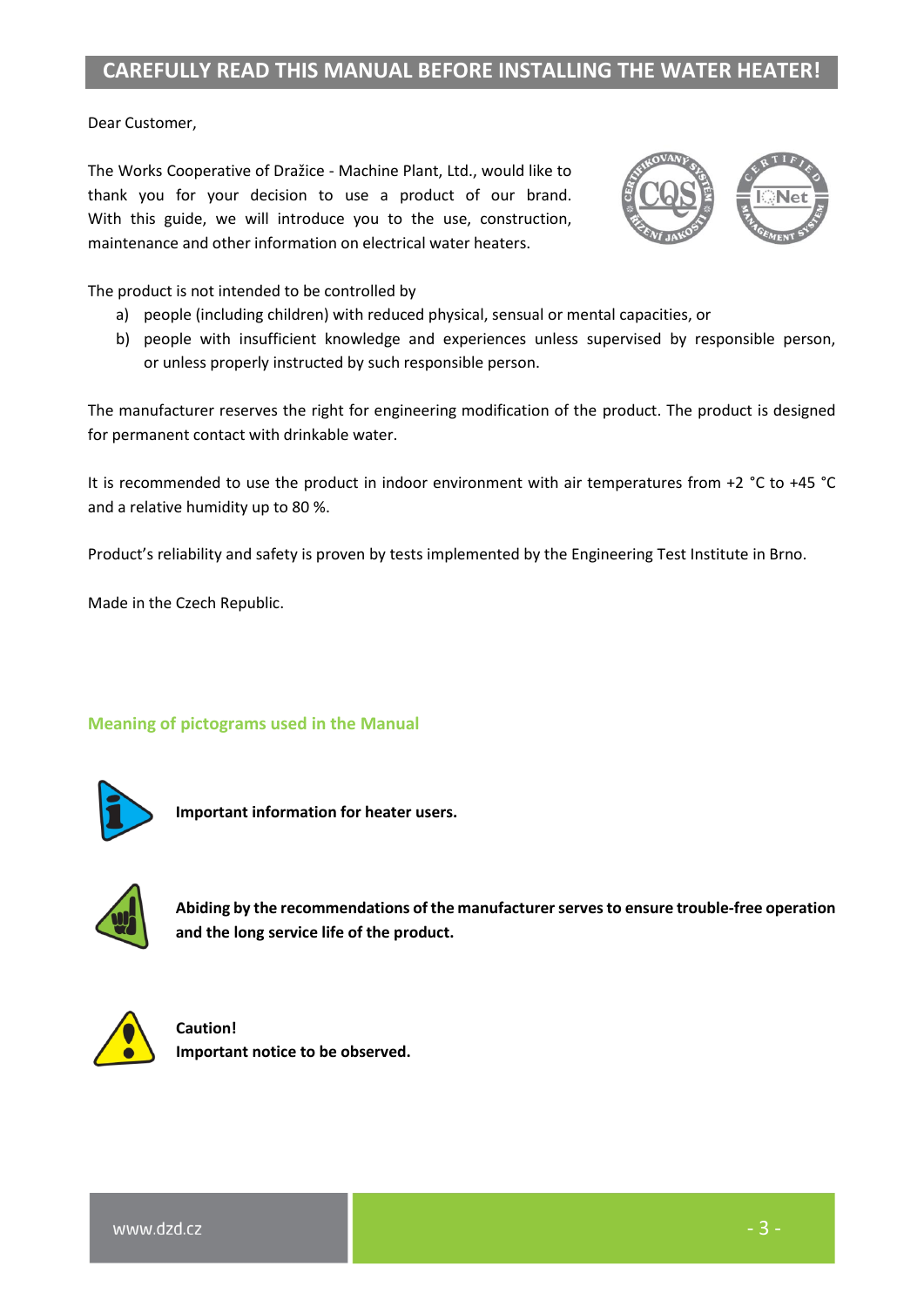## <span id="page-3-0"></span>1 PRODUCT TECHNICAL SPECIFICATION

## <span id="page-3-1"></span>1.1 FUNCTION DESCRIPTION

The OKC 200 - 300 NTRR/SOL hot water tanks are designed and manufactured as a part of a solar system containing additional integral elements of the system, such as sun collectors and their roof holders (flat roof stands), expansion tank, collector filling distribution and other items necessary for proper and trouble-free function of a solar system.

Their nominal performance provides sufficient amount of hot water for flat units, premises, restaurants, and similar establishments.

For final heating (reheat) of HSW, electricity, various types of central heating boilers and combination of those can be chosen.

## <span id="page-3-2"></span>1.2 PRODUCT DESCRIPTION

OKC NTRR/SOL - stationary tank with two spiral heat exchangers for heating of HSW with heating water from two sources. Reheat can be carried out by boiler in the top exchanger and also by electric heater TJ 6/4".

The tank receptacle is welded from a steel plate; the exchangers from a steel tube and, as a unit, it is entirely coated with hot water-resistant enamel. For additional corrosion protection a magnesium anode is mounted in the upper part of the tank and in the side flange to adjust the electric potential inside the receptacle, thus reducing the risk of corrosion. This anode can be **exchanged with titanium anode** which is fed with electricity and is stable (it need not be exchanged after two years of the tank's operation as the magnesium anode). All types have the outlets of hot and cold water and a circulation opening welded to them. The receptacle is insulated with polyurethane foam of 50 mm thickness. The tank shell consists of plastic container, the connecting parts are metal coated. The entire tank stands on three rectification screws with a possibility of levelling floor unevenness within the range of 10mm. Under the plastic cover on the side of the 300 liter tank, there is a cleaning and revision opening ended with a flange. Both NTR and NTRR series heaters are equipped with a 6/4" aperture for in-screwing an additional heating element of TJ 6/4" series.



The tank is placed on the ground, next to the heating water source, or in its vicinity. All connecting distributions must be properly insulated from heat.

The OKC 200 - 300 NTRR/SOL tanks are indirect tanks designed for preparation of hot sanitary water by means of solar system.

The NTRR version is equipped with two exchangers for an optional combination of a solar system and an additional indirect circuit (e.g., gas boiler). A heating element can be mounted, as well.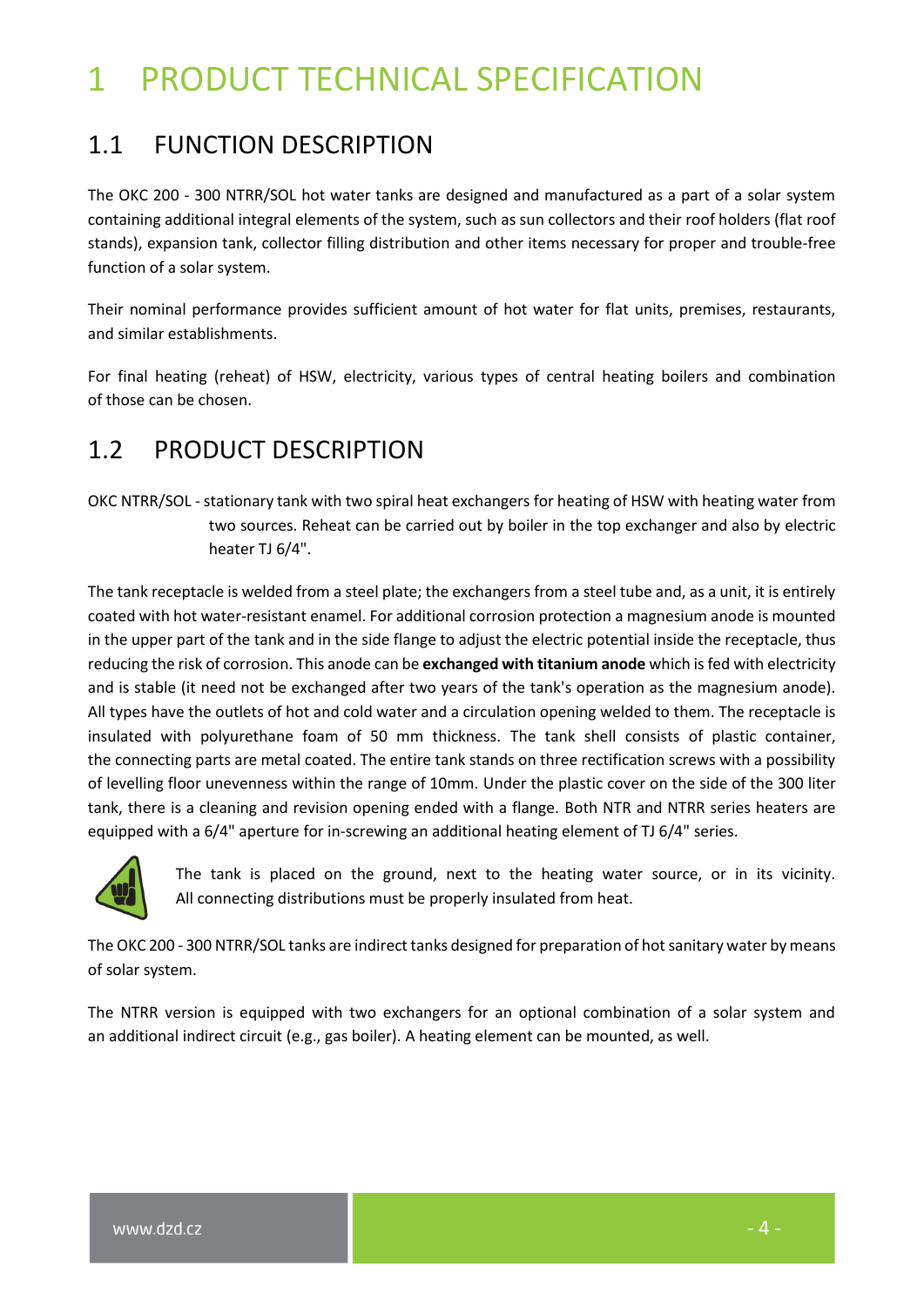## <span id="page-4-0"></span>1.3 TECHNICAL DATA

#### <span id="page-4-1"></span>1.3.1 TECHNICAL DATA FOR TANKS

| <b>MODEL</b>                                                              |                          | <b>OKC 200</b><br>NTRR/SOL | <b>OKC 250</b><br><b>NTRR/SOL</b> | <b>OKC 300</b><br><b>NTRR/SOL</b> |
|---------------------------------------------------------------------------|--------------------------|----------------------------|-----------------------------------|-----------------------------------|
| <b>CAPACITY</b>                                                           | $\overline{\phantom{a}}$ | 200                        | 242                               | 275                               |
| <b>HEIGHT</b>                                                             | mm                       | 1380                       | 1560                              | 1791                              |
| <b>DIAMETER</b>                                                           | mm                       | 584                        | 584                               | 600                               |
| <b>WEIGHT WITHOUT WATER</b>                                               | kg                       | 104                        | 109                               | 111                               |
| <b>HOT WATER OPERATING PRESSURE</b>                                       | bar                      |                            | 10                                |                                   |
| <b>HEATING WATER OPERATING PRESSURE</b>                                   | bar                      |                            | 10                                |                                   |
| <b>MAX TEMPERATURE OF HEATING WATER</b>                                   | $^{\circ}$ C             |                            | 110                               |                                   |
| <b>MAX TEMPERATURE OF HOT WATER</b>                                       | $^{\circ}$ C             |                            | 80                                |                                   |
| <b>LOWER EXCHANGER HEAT DELIVERY</b><br><b>SURFACE</b>                    | m <sup>2</sup>           | 0.8                        | $\mathbf{1}$                      | 1.2                               |
| <b>UPPER EXCHANGER HEAT DELIVERY</b><br><b>SURFACE</b>                    | m <sup>2</sup>           | 0.8                        | 0.8                               | 0.8                               |
| <b>LOWER EXCHANGER CAPACITY</b>                                           | T                        | 5.5                        | $\overline{7}$                    | 8.5                               |
| <b>UPPER EXCHANGER CAPACITY</b>                                           | $\mathsf{I}$             | 5.5                        | 5.5                               | 5.5                               |
| <b>BOTTOM/TOP EXCHANGER OUTPUT AT</b><br><b>TEMPERATURE DROP 80/60 °C</b> | kW                       | 19/19                      | 24/19                             | 29/19                             |
| TIME OF HEATING BY EXCHANGER<br>(LOWER/UPPER) AT HEAT DROP 80/60 °C *     | min                      | 34/23                      | 33/26                             | 33/25                             |
| <b>ENERGY EFFICIENCY CLASS</b>                                            |                          |                            | $\mathsf{C}$                      |                                   |
| <b>STATIC LOSS</b>                                                        | W                        | 82                         | 87                                | 85                                |

\* Calculated value

**Table 1**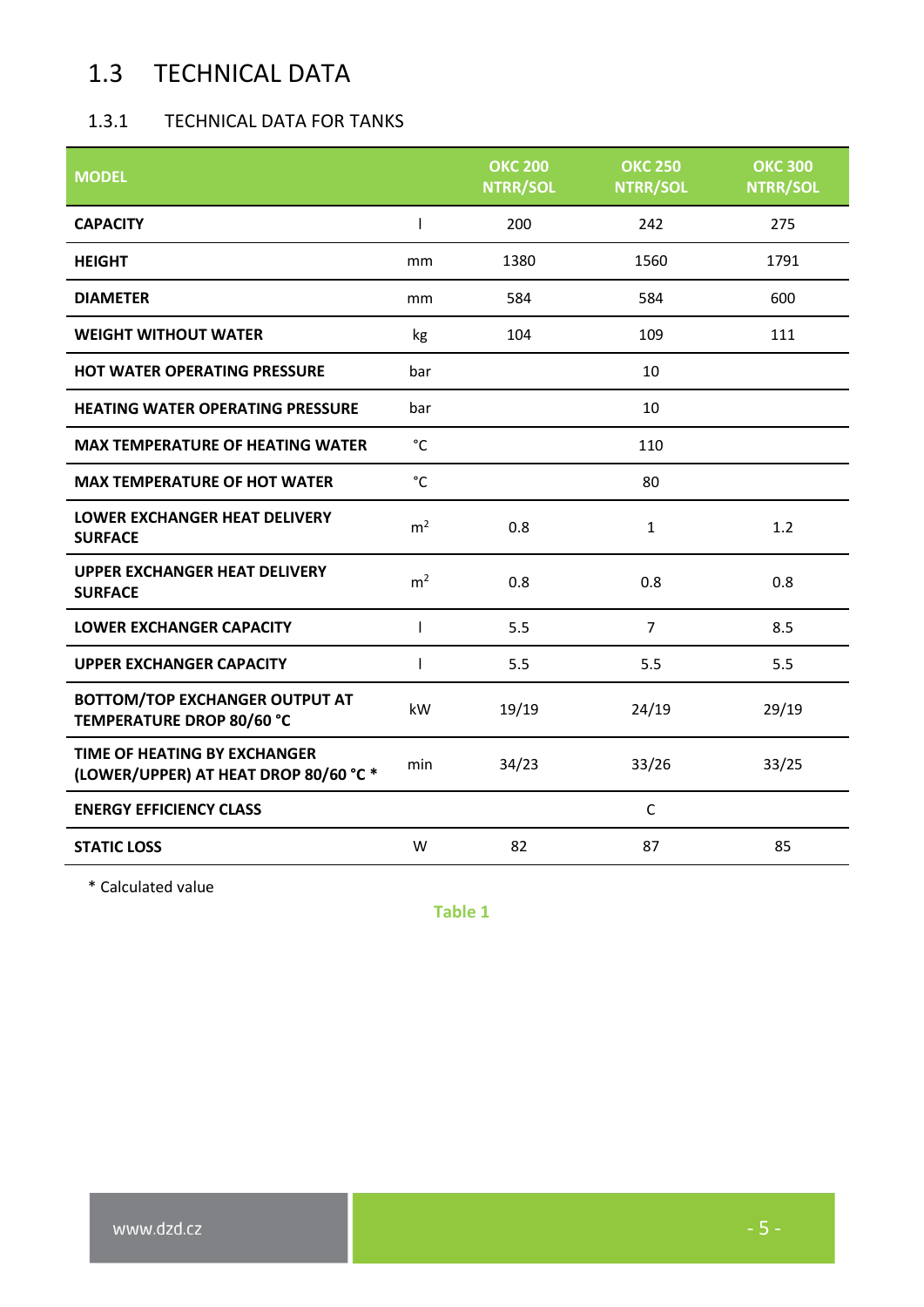<span id="page-5-0"></span>

#### **Figure 1**

| <b>Pressure loss</b>                    | Amount of heating water [m3/hour] |      |      |      |       |      |       |                   |     |  |                                                               |       |      |             |
|-----------------------------------------|-----------------------------------|------|------|------|-------|------|-------|-------------------|-----|--|---------------------------------------------------------------|-------|------|-------------|
| [mbar]                                  | $\bf{0,1}$                        | 0.2  | 0,3  | 0,4  | 0,5   | 0,6  | 0,7   | $\vert 0,8 \vert$ | 0,9 |  | $\vert 1,1 \vert$                                             | 1,2   | 1,3  | 1,4         |
| Heat exchanger $0.8 \text{ m}^2$        | 0,43                              | 1,56 | 2,9  | 4,96 | 7,54  | 10,5 | 14,01 | 17,4              |     |  | 21,65   26,46   31,72                                         | 36,6  | 42,5 | 49,02       |
| <b>Heat exchanger 1,0 m<sup>2</sup></b> | 0,6                               | 2,13 | 3,94 | 6,75 | 10,21 | 14,3 |       |                   |     |  | 19,04   23,44   29,29   35,73   42,76                         | 49,08 |      | 57,18 65,71 |
| Heat exchanger $1,2 \text{ m}^2$        | 0,66                              | 2,36 | 4,36 | 7,45 |       |      |       |                   |     |  | 11,28   15,81   21,03   25,91   32,37   39,49   47,26   54,24 |       | 63,2 | 72,62       |

**Table 2**

 $-6 -$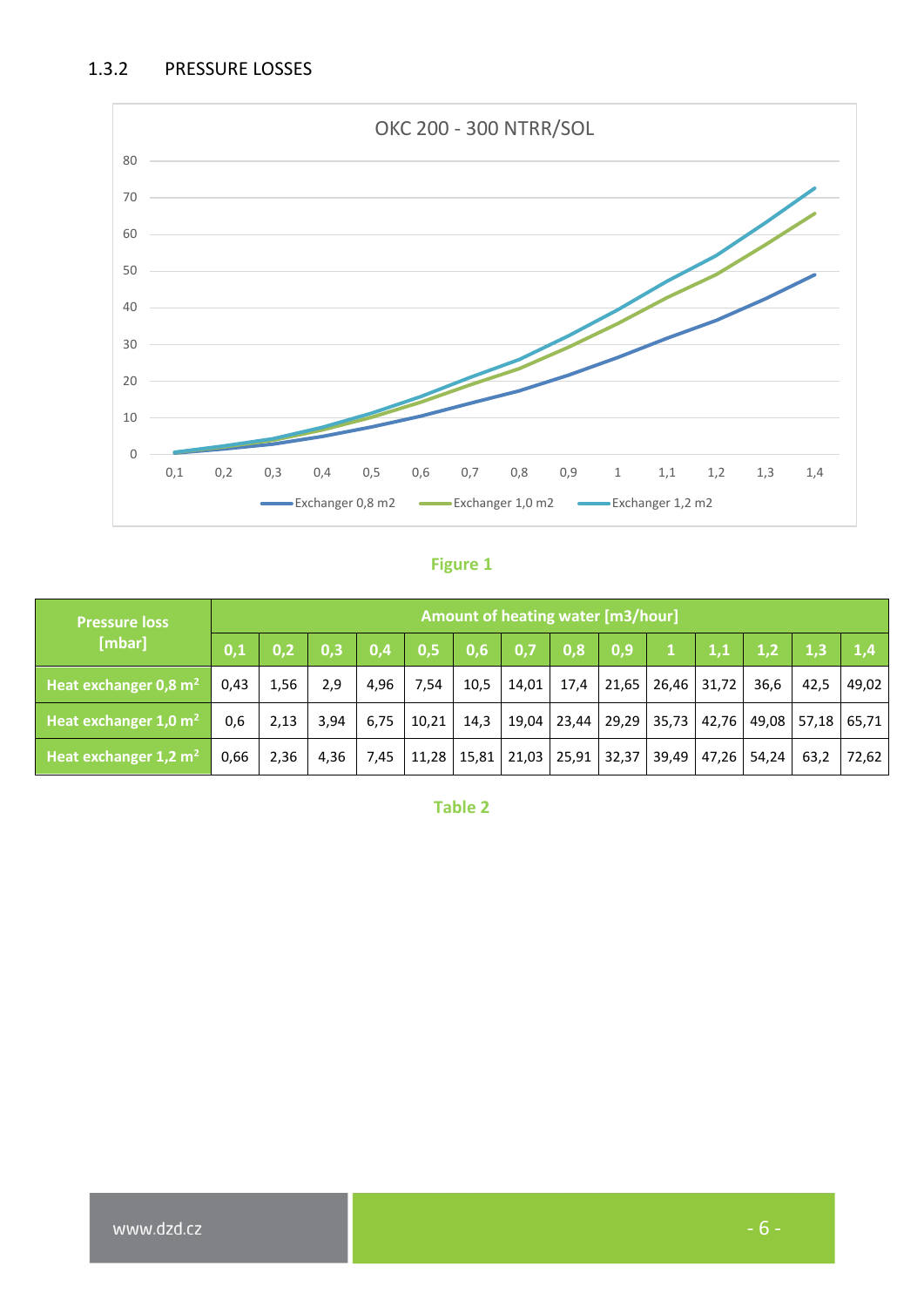### <span id="page-6-0"></span>1.4 DESIGN AND BASIC DIMENSIONS OF TANKS

#### **OKC 200 NTRR/SOL OKC 250 NTRR/SOL**

| $\circled{1}$<br>卫<br>➀<br>≔⊢<br>╈╈<br>$\circledS$<br>मंग्रां<br>$\circled{2}$<br>$\circledcirc$<br>$\circledast$<br>$\triangleleft$<br>Щ<br>$\circ$<br>$\bigcirc$<br>$\alpha$ |                           | $\bigcirc$                 | 3/4" outer                 |
|--------------------------------------------------------------------------------------------------------------------------------------------------------------------------------|---------------------------|----------------------------|----------------------------|
| $\circ$<br>$\circled{3}$<br>$\mathsf{z}$                                                                                                                                       |                           | $\circledcirc$             | 3/4" inner                 |
| Σ<br>$^{\circ}$                                                                                                                                                                |                           | $\circledS$                | $1/2$ " inner              |
| $\mathbf{a}$                                                                                                                                                                   |                           | $\bigcirc$                 | $6/4"$ inner               |
| ➀<br>ш<br>R+1<br>D                                                                                                                                                             |                           | <b>OKC 200</b><br>NTRR/SOL | <b>OKC 250</b><br>NTRR/SOL |
| $\sf B$                                                                                                                                                                        | $\boldsymbol{\mathsf{A}}$ | 1380                       | 1560                       |
| <b>Figure 2</b>                                                                                                                                                                | $\pmb B$                  | 605                        | 605                        |
|                                                                                                                                                                                | D                         | 584                        | 584                        |
|                                                                                                                                                                                | $\mathsf E$               | 75                         | 75                         |
|                                                                                                                                                                                | F                         | 1275                       | 1455                       |
|                                                                                                                                                                                | G                         | 815                        | 995                        |

**Table 3**

**I** 665 835 **L** 205 205 **M** 515 645 **N** 705 885 **O** 1015 1195

**P** 350 350 **R** 915 1095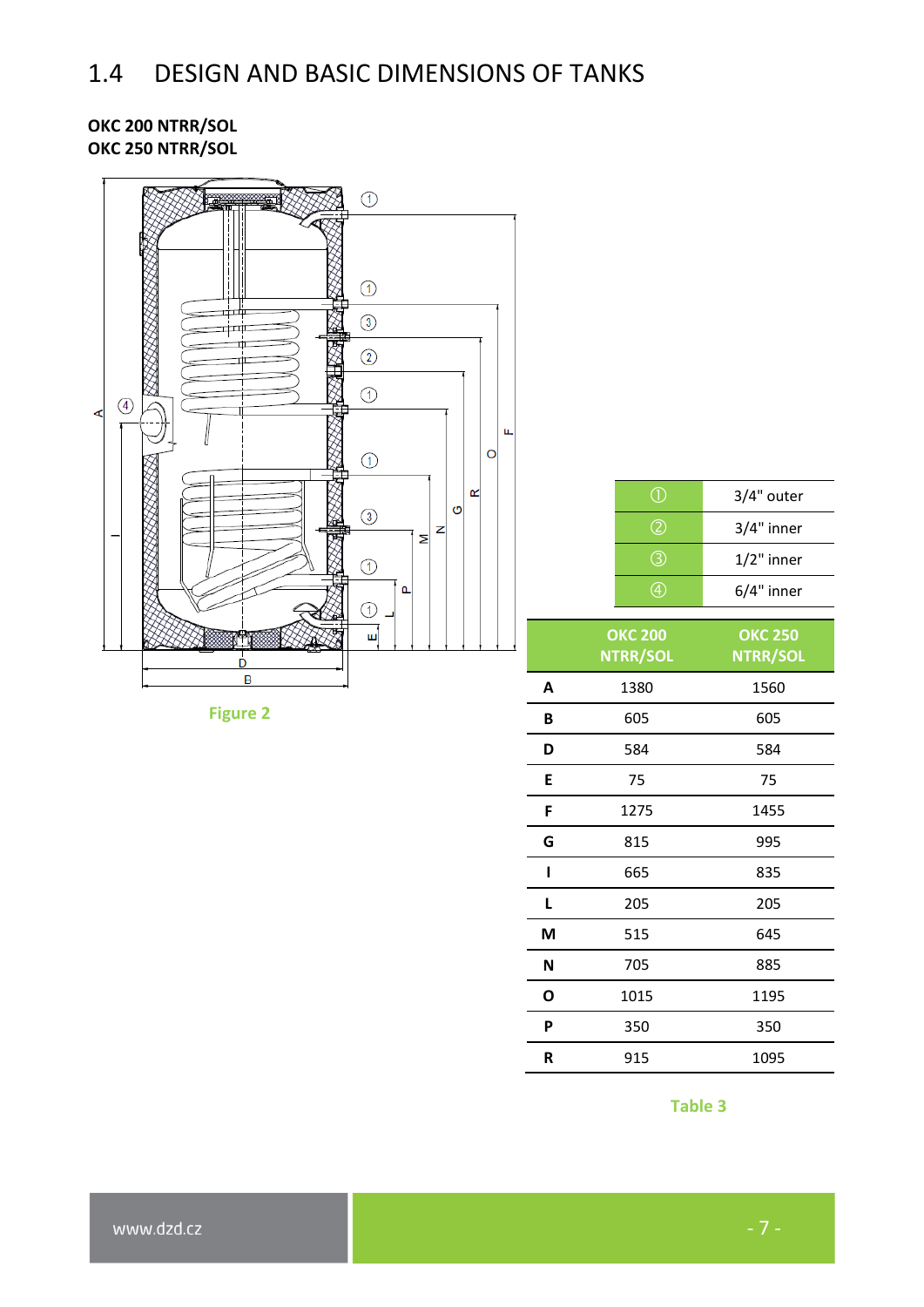

**Figure 3**

|                     | $3/4"$ outer  |
|---------------------|---------------|
| $\ddot{\mathbf{Q}}$ | $3/4"$ inner  |
| 3)                  | $1/2$ " inner |
| ø                   | $6/4"$ inner  |

|   | <b>OKC 300</b><br><b>NTRR/SOL</b> |
|---|-----------------------------------|
| A | 1791                              |
| В | 678                               |
| D | 600                               |
| E | 74                                |
| F | 1674                              |
| G | 904                               |
| ı | 948                               |
| J | 249                               |
| L | 204                               |
| М | 754                               |
| N | 1014                              |
| Ο | 1322                              |
| P | 369                               |
| R | 1164                              |

**Table 4**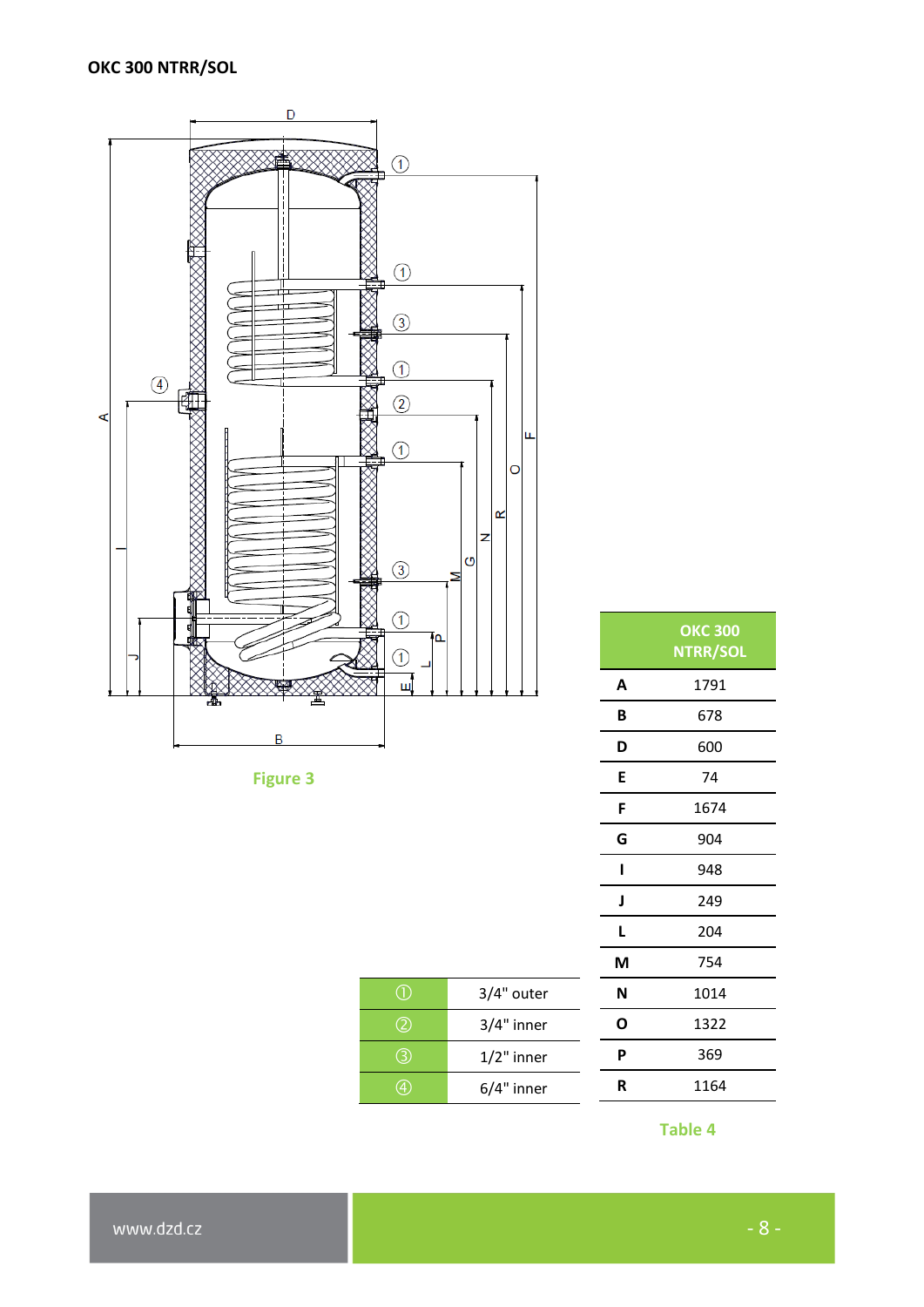

300 liter volume tanks are screwed onto the bottom wooden palette with M12 screws. When the tank is released from the pallet and prior to its putting into operation, 3 screw legs supplied have to be installed as the product accessories. With three adjustable legs, the tank may be positioned vertically to the base within 10 mm range.

## <span id="page-8-0"></span>2 AND FITTING INSTRUCTIONS

## <span id="page-8-1"></span>2.1 OPERATION OPERATING CONDITIONS



The tank shall only be used in accordance with the conditions specified on the power plate and in instructions for electric wiring. Besides the legally acknowledged national regulations and standards, also conditions for connection defined in the local electric and water works have to be adhered to, as well as the installation and operation manual.

The temperature at the place of the tank installation must be higher than +2  $\degree$ C; and the room must not freeze. The appliance has to be mounted at a convenient place; it means that the appliance must be easily available for potential necessary maintenance, repair or replacement, as the case may be.



**We emphasize that the tank shall not be connected to power supply if flammable liquids (benzine, stain cleaner) or gases, etc., are handled in its proximity.**

### <span id="page-8-2"></span>2.2 EXAMPLES OF TANKS CONNECTION

#### <span id="page-8-3"></span>2.2.1 CONNECTING A TANKT TO A SOLAR SYSTEM



Tank shall be connected to a solar system by a person familiarized with these heating systems. Temperatures in a solar circuit may achieve far over 100°C, and there are higher pressures than in typical heating systems, therefore correct selection of interconnecting materials and its coupling is of great importance, as well as correct dimensioning of the expansion tank connected to this system.

The tank is placed on the ground, next to the heating source, or in its vicinity. The heating circuit is connected to marked inputs and outputs of the tank's heat exchanger; the deaeration valve designed for solar system is mounted in the highest place. It is recommended to flush the heating circuit before the assembly. All wiring connections must be properly insulated from heat.

#### **Connecting a tank:**



The manufacturer recommends that mixing valve is mounted on the hot water outlet, on sunny days the temperature in the tank may reach up to 90°C which is a temperature that, in case of scalding, may cause health complications. Output temperature suitable for general use shall be set on the mixing valve.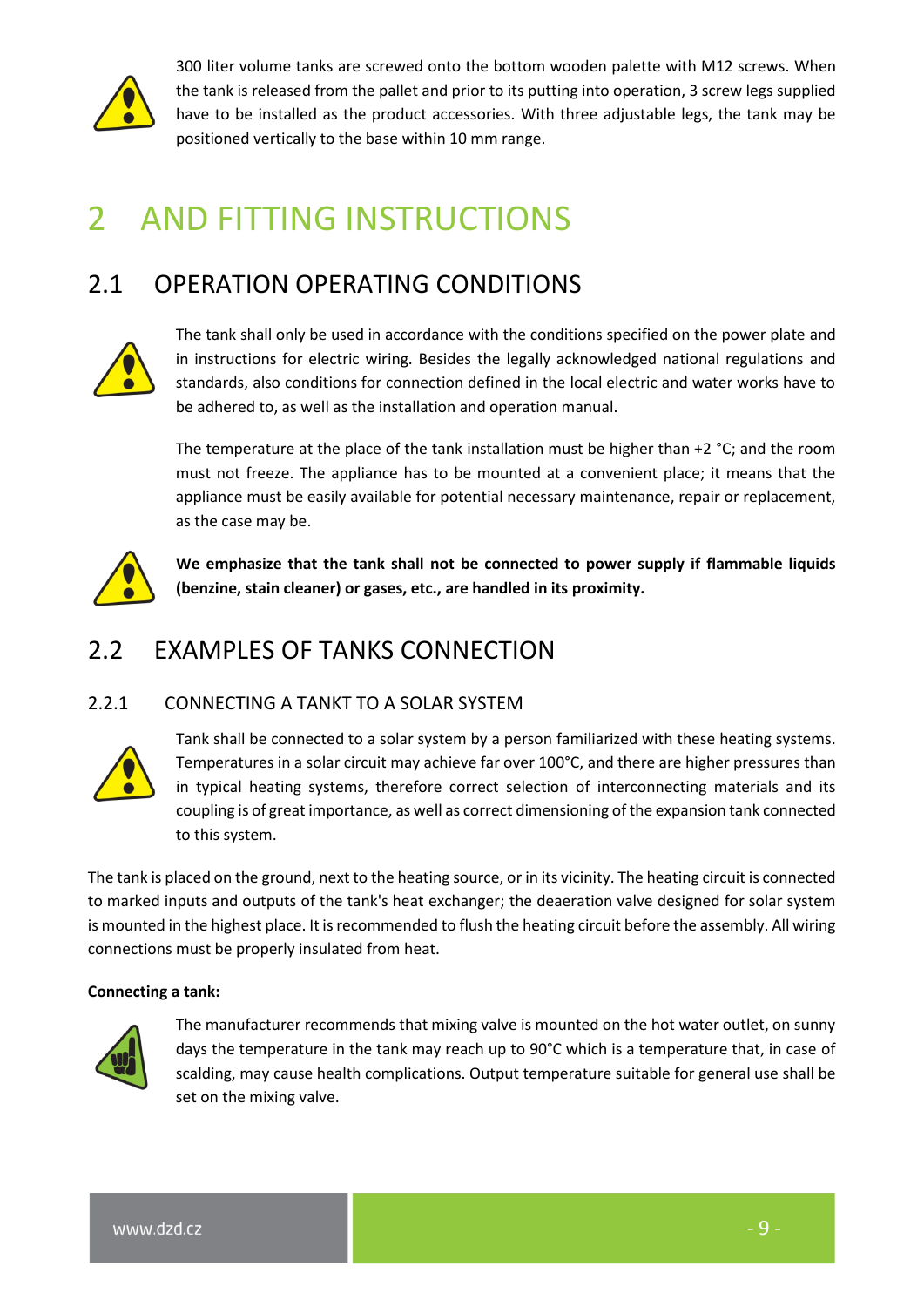Cold water shall be connected to an inlet marked with a blue ring and writing "HSW INLET". Hot water shall be connected to an outlet marked with a red ring or writing "HSW INLET". If the hot sanitary water (HSW) distribution is equipped with circulation circuit, it shall be connected to the outlet marked with "CIRCULATION". For potential drain of the tank, the HSW inlet has to be provided with a "T" plumbing with a drain valve. Each individually lockable tank must be on the cold water inlet provided with a stop gate, test tap, safety valve with a reverse flap and a pressure gauge.

#### <span id="page-9-0"></span>2.2.2 EXAMPLE OF CONNECTING A TANK WITH SOLAR COLLECTORS AND A GAS BOILER

#### **Connecting a tank to a boiler heating circuit:**

The tank is placed on the ground, next to the heating source, or in its vicinity. The heating circuit is connected to marked inlets and outlets of the tank's heater exchanger; deaeration valve is mounted in the highest place. It is necessary to install a filter into the circuit in order to protect pumps, three-way valve, backflow flaps and the exchanger from sedimentation. It is recommended to flush the heating circuit before the assembly. All wiring connections must be properly insulated from heat.

If the system works with priority heating of HUW using a three-way valve, always follow the installation instructions of the three-way valve's manufacturer.



**Figure 4**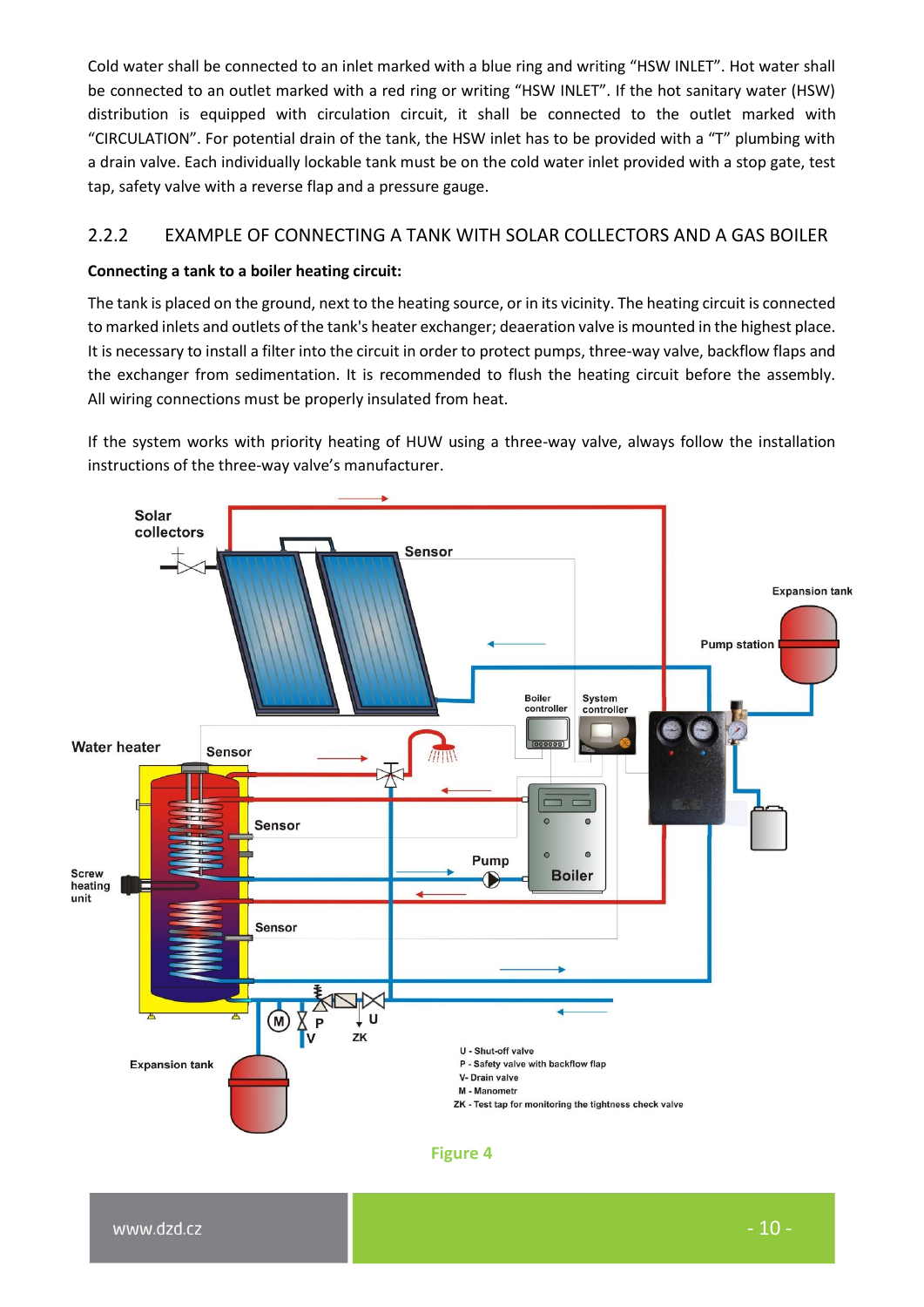Heater with volume exceeding 200 liters at the outlet hot water piping provide combined temperature and pressure safety fittings according to ČSN EN 1490, or the temperature safety fittings fitted with water temperature sensor placed in the heater or other safety valves DN 20, and the opening overpressure compliant with the maximum operating overpressure of the heater vessel. The safety valve does not replace the safety valve on the cold water inlet. No closing, return armature, and filter may be mounted between the heater and the safety valve.

### <span id="page-10-0"></span>2.3 PLUMBING FIXTURE



Every hot utility water pressure tank shall be equipped with membrane spring loaded with safety valve. Tanks 300 l are not equipped with safety valve. If the tanks 200 and 250 l enclosed safety valve 0.6 MPa. Safety valve shall be easily accessible, fitted as close as possible to the tank. The inlet pipes must have at least the same clearance as the safety valve. Safety valve is placed high enough to secure dripping water drain by gravity. We recommend mounting the safety valve onto a branch pipe. Easier exchange without the necessity of draining water from the tank. Safety valves with fixed pressure settings from the manufacturer are used for the assembly. The starting pressure of the safety valve must be identical to the maximum allowed tank pressure, and at least 20 % higher than the maximum pressure in the water main. If the water main pressure exceeds such value, a reduction valve must be added to the system. During assembly, follow the guide provided by the safety equipment manufacturer. The cold water inlet of each individually closable heater must be fitted with a seal, test tap or plug to check the nonreturn valve, as well as a non-return valve and safety valve. Heaters with a volume of more than 200 liters must also be fitted with a pressure gauge.



It is necessary to check the safety valve each time before putting it into operation. It is checked by manual moving of the membrane from the seat, turning the make-and-break device button always in the direction of the arrow. After being turned, the button must click back into a notch. Proper function of the make-and-break device results in water draining through the safety valve outlet pipe. In regular operation, such a check needs to be carried out at least once a month, and after each shutdown of the tank longer than 5 days. Water may be dripping off the drain pipe of the safety valve; the pipe must be open into the air, pointed down; environment temperatures must not drop below zero. When draining the tank, use the recommended drain valve. First of all, close water inlet in the tank.

Find necessary pressure values in the below [Table 5.](#page-10-1) For proper safety valve operation, a backflow valve shall be mounted on the inlet pipes that prevent spontaneous draining of the tank and hot water penetration back into the water main. We recommend that the hot water distribution from the tank was as short as possible to minimize heat losses. At least one demountable joint must be mounted between the tank and every supply pipe. Adequate piping and fittings with sufficiently dimensioned maximum temperature and pressure values must be used.

<span id="page-10-1"></span>

| <b>SAFETY VALVE START-UP</b><br><b>PRESSURE [bar]</b> | <b>ACCEPTABLE OPERATING OVER-</b><br><b>PRESSURE OF WATER TANK [bar]</b> | <b>MAXIMUM PRESSURE</b><br>IN COLD WATER PIPES [bar] |
|-------------------------------------------------------|--------------------------------------------------------------------------|------------------------------------------------------|
| 6                                                     | 6                                                                        | up to $4.8$                                          |
|                                                       | <b>Table 5</b>                                                           |                                                      |
| www.dzd.cz                                            |                                                                          |                                                      |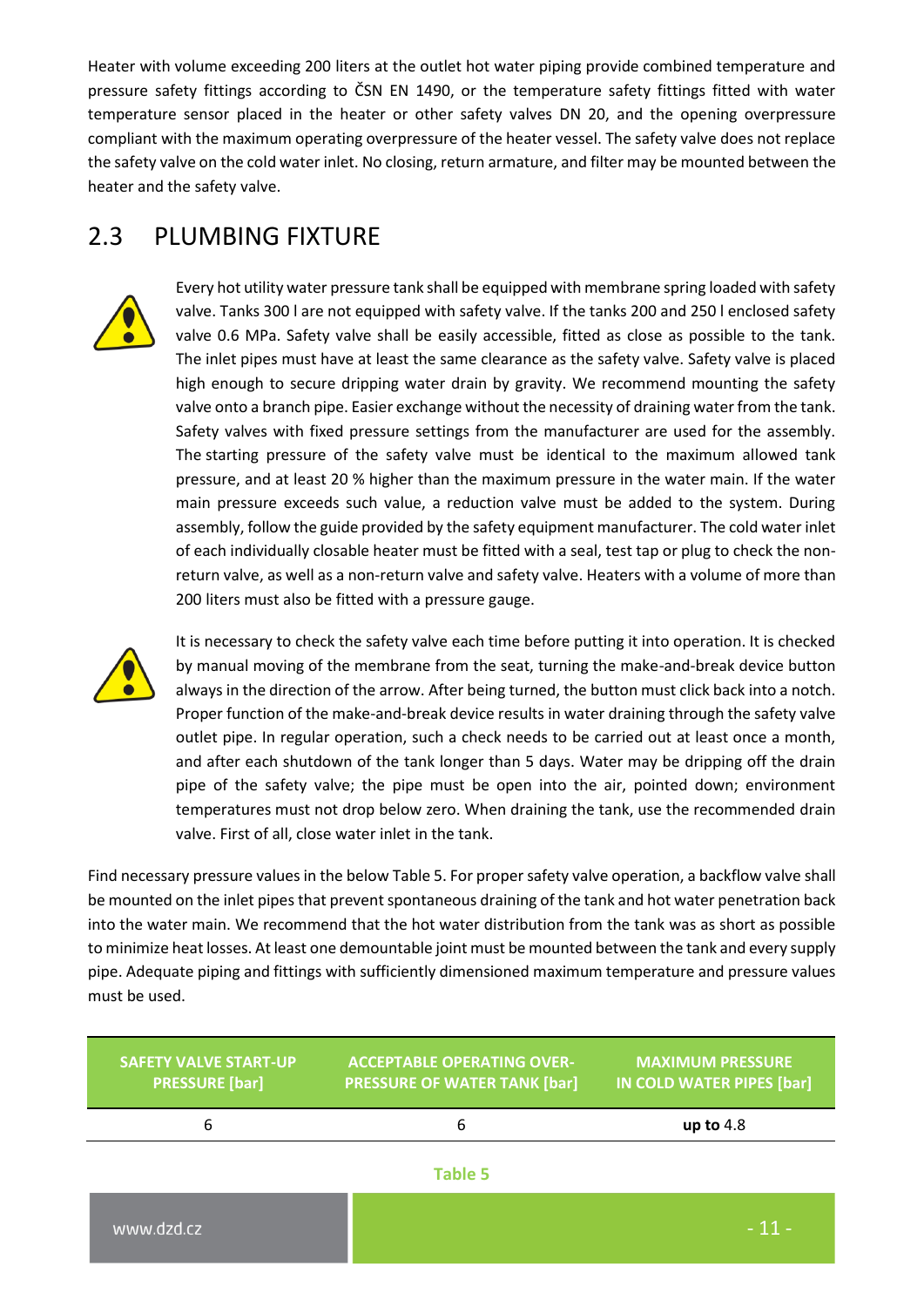## <span id="page-11-0"></span>2.4 FIRST COMMISSIONING

After connecting the tank to the water supply, the hot water heating system, the electric network, and after testing its safety valve (based on the valve manual attached), the tank may be put into operation. Before opening the power supply, the tank must be filled with water. The process of first heating must be executed by licensed professional who has to check it. Both the hot water outlet pipe and safety armature parts may be hot.

#### **PROCEDURE OF FILLING THE TANK WITH WATER**

- 1. Open the stop valve on the tank inlet.
- 2. Open the hot water valve on the combination faucet. Once water starts flowing out through the combination faucet the filling is completed and the faucet shuts off.
- 3. Check the joints for tightness.
- 4. When start using, keep flushing the tank until the cloud disappears.
- 5. Make sure to fill in properly the warranty certificate.

### <span id="page-11-1"></span>2.5 INSPECTION, MAINTENANCE & CARE FOR THE APPLIANCE



If water contains too many minerals, an expert has to come to remove the scale that forms inside the tank, as well asfree sediments. This has to be performed after one or two years of operation. The cleaning is carried out through the hole in the flange - dismantle the flange lid and clean the tank. A new sealing has to be used for re-fitting. Since the inside of the tank has special enamel, which must not get in contact with the scale removing agent - do not work with decalcification pump. Remove the lime layer with a timber and suck it off or wipe it off with a clout. After that, the appliance must be rinsed thoroughly and the heating process is checked the same as during the initial putting in operation. Do not use any abrasive cleaning agents (such as liquid sand, chemicals - acid, alkaline) or dye thinners (such as cellulose thinner, trichlor, and the like) to clean the outer shell of the tank. For cleaning use a wet clout and add a few drops of liquid cleaning agent for household applications. Repetitive water heating causes lime scale sediment on both the tank walls and chiefly on the flange lid. The sedimentation depends on the hardness of heated water, its temperature, and the amount of hot water consumed.

**We recommend checking and cleaning the tank from scale and eventual replacement of the anode rod after two years of operation.** The anode life is theoretically calculated for two years of operation; however, it changes with water hardness and chemical composition in the place of use. Based on such an inspection, the next term of anode rod exchange may be determined. If the anode is only blocked with sediments clean its surface and, if used up, mount a new one. Have a company in charge of service affairs deal with the cleaning and exchanging of the anode. When draining water from the tank, the mixing faucet valve for hot water must be open, preventing the occurrence of under-pressure in the tank receptacle that would stop water from draining.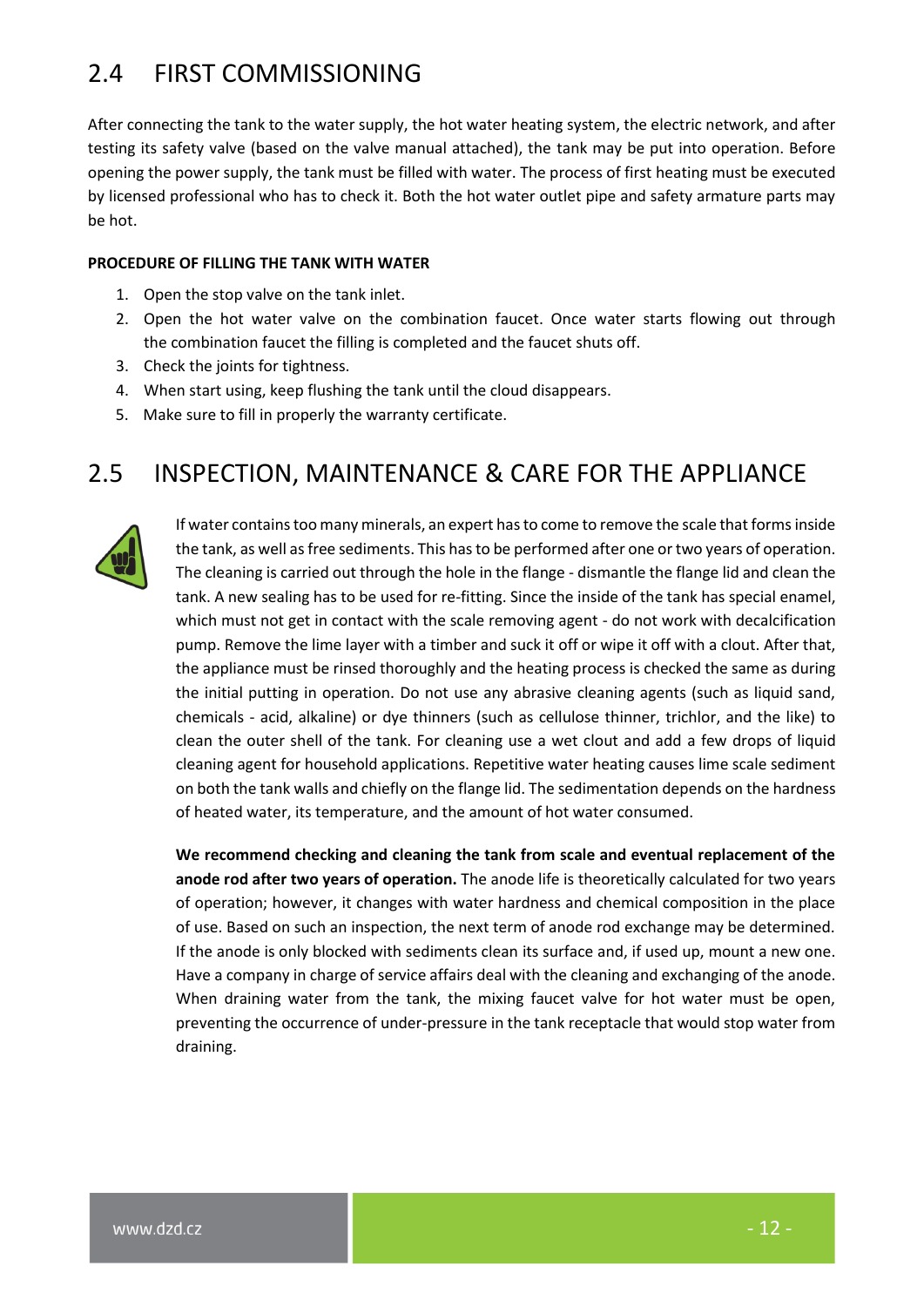#### **PROCEDURE OF EXCHANGING ANODE ROD IN UPPER PART OF THE TANK**

- 1. Turn off control voltage to the tank
- 2. Drain water from 1/5 tank. PROCEDURE: Close water inlet in the tank
	- Open the hot water valve on the combination faucet
		-
		- Open the drain tap of the tank
- 3. Anode is screwed in under the plastic cover in the upper lid of the tank
- 4. Unscrew the anode using adequate wrench
- 5. Pull the anode out and follow reversed steps to install a new one
- 6. During the fitting, make sure the grounding cable (300-500l) is connected properly; this is the condition of the anode's proper functioning
- 7. Fill the tank with water

#### **PROCEDURE OF EXCHANGING ANODE ROD IN SIDE FLANGE**

- 1. Turn off control voltage to the tank
- 2. Drain water from the tank.
	- PROCEDURE: Close water inlet in the tank

Open the hot water valve on the combination faucet.

Open the drain tap of the tank

- 3. One anode is screwed in under the plastic cover in the upper lid of the tank, and the other one is screwed in on the side flange
- 4. Unscrew the anode using adequate wrench
- 5. Pull the anode out and follow reversed steps to install a new one
- 6. Fill the tank with water

### <span id="page-12-0"></span>2.6 SPARE PARTS

| - flange lid | - magnesium anode                          | - set of M12 bolts      | - 3 pieces of legs with M12 thread |
|--------------|--------------------------------------------|-------------------------|------------------------------------|
|              | - flange lid seal - magnesium anode 33x200 | - insulation flange lid | - thermowells $\mathcal{V}$        |

When ordering spare parts always state the name of the part, the type and type number from the tank's plate.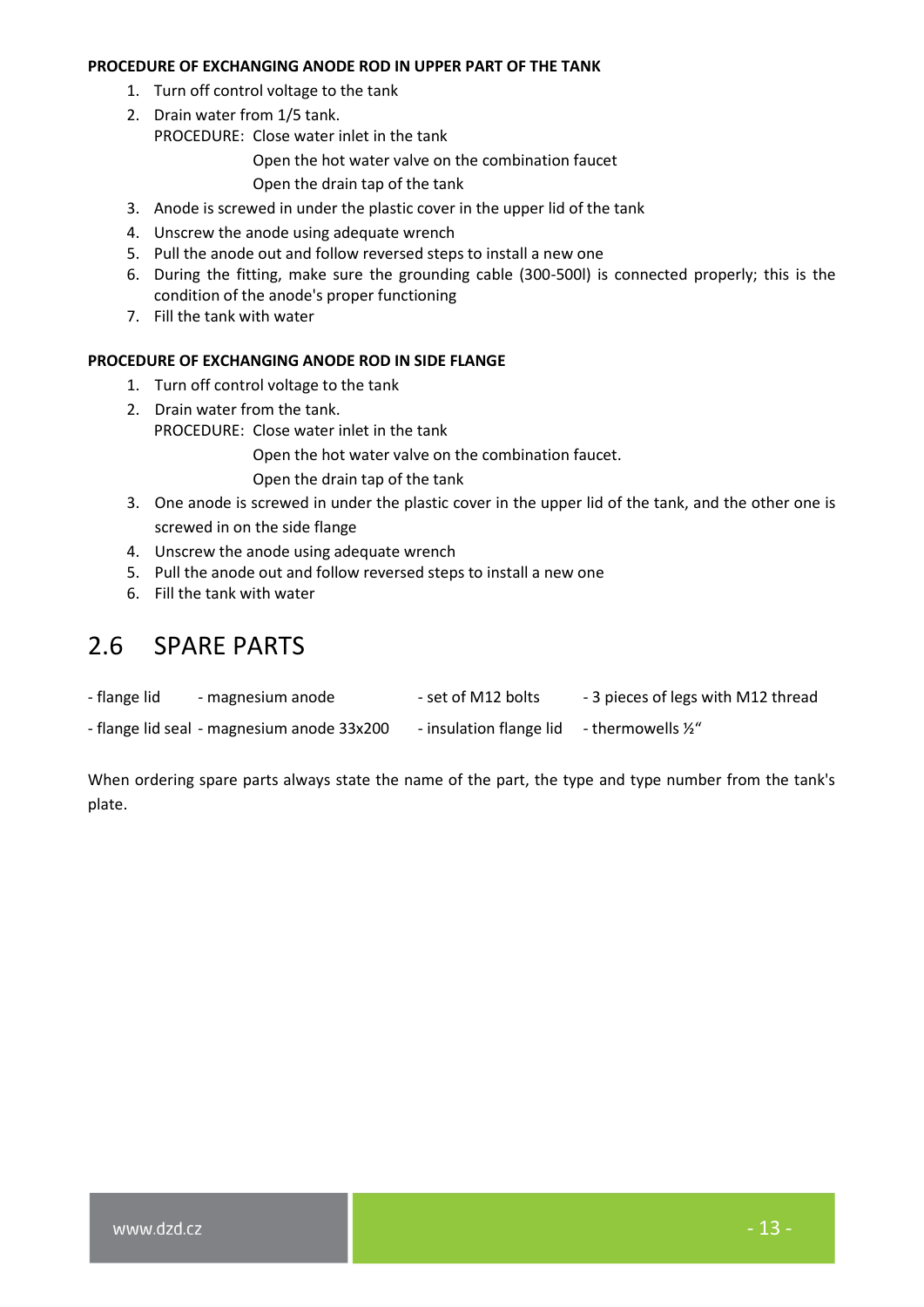## <span id="page-13-0"></span>3 IMPORTANT NOTICES

## <span id="page-13-1"></span>3.1 IMPORTANT NOTICES

- **Without a confirmation of both electric installation and assembly by expert company, the warranty certificate is invalid.**
- Check and exchange the Mg anode regularly.
- **No closing armature may be mounted between the tank and the safety valve.**
- All hot water outputs must have a combination faucet.
- Prior to the first filling the tank with water we recommend that the receptacle's flange connection nuts are tightened.
- It is not allowed to handle the thermostat, aside from temperature resetting with a control button.
- All electric installation handling, adjustment and replacement of the regulation elements shall only be performed by an authorized service company.
- The thermal fuse must not be turned off! In case of thermostat defect, the thermal fuse interrupts electric power supply to the heating element if the water temperature in the tank exceeds 90 °C.
- As an exception, the thermal fuse may also switch off due to water overheating caused by overheating the hot water heating system boiler.
- **It is necessary to activate the heating circuit and remove potential impurities that are captured in the filter; after that the system is fully functional.**
- If you don't use the heater (hot water tank) for longer than 24 hours, or if the facility with heater is unattended, close the cold water inlet to the heater.
- The heater (hot water tank) shall be used exclusively in accordance with the conditions specified on the performance plate and in the instructions for electric wiring.
- Due to the transport and thermal dilating, excessive enamel may fall of the heaters with exchangers on the tank bottom. This occurrence is common and has no effects on the heater's service life and quality. The decisive enamel layer which remains in the vessel. DZD has many years of experience with this occurrence and it is not a reason for complaints.



Do not attempt to remove potential defect by yourselves. Seek either expert or service help. It does not take much for an expert to remove the defect. When organizing repair state the model designation and serial number that is to be found on the power plate of your water tank.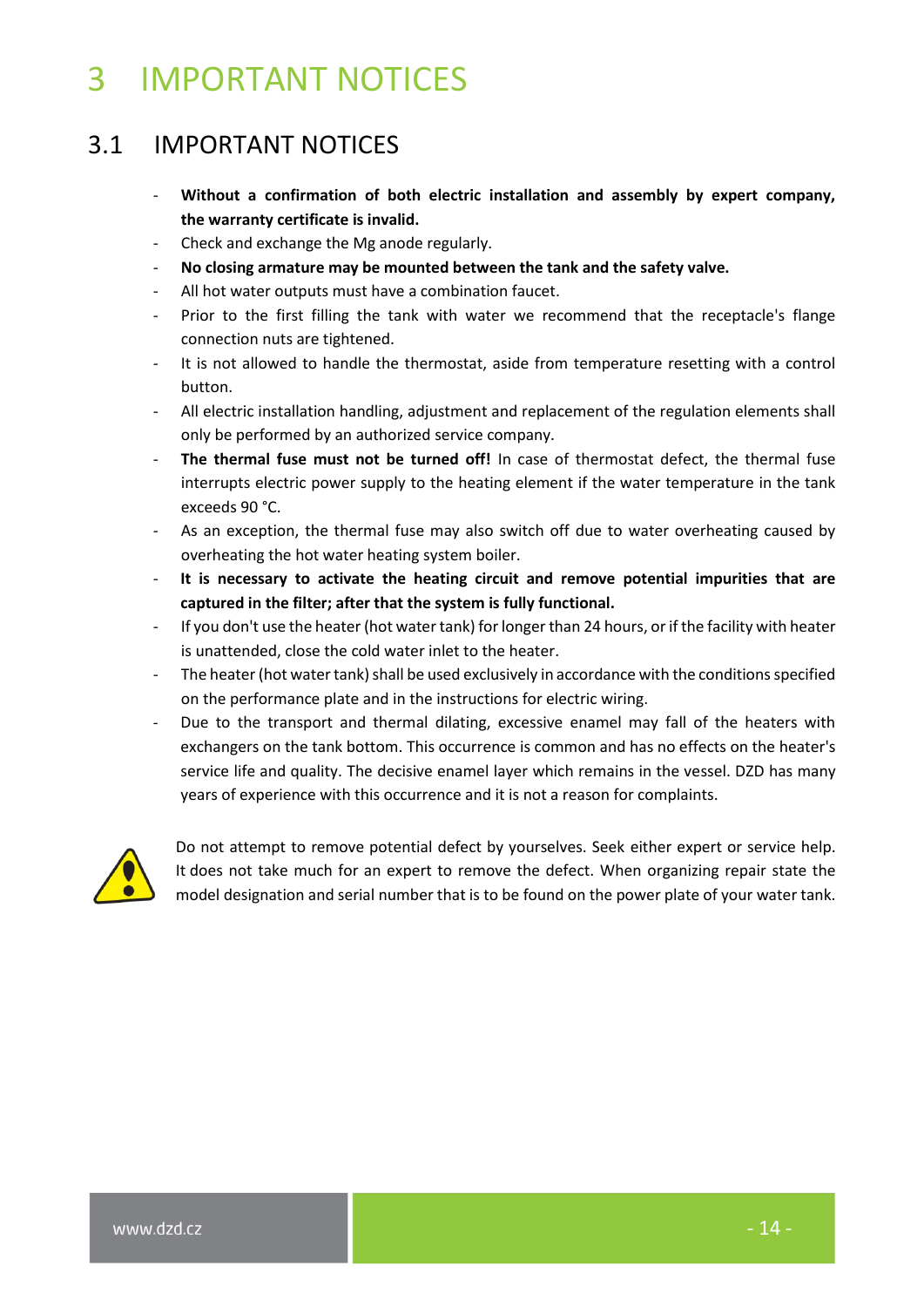## <span id="page-14-0"></span>3.2 INSTALLATION REGULATIONS



To prevent the occurrence of bacteria (e.g. Legionella pneumophila) within stack heating it is recommended, if absolutely necessary, to increase the temperature of hot service water (HSW) periodically for a transitional period of time to at least 74 °C. It is also possible to make use of another way of disinfecting HSW.



**Both the electric and water installation must follow and meet the requirements and regulations relevant in the country of use!**

## <span id="page-14-1"></span>3.3 TRANSPORT & STORAGE INSTRUCTIONS

The device shall be transported and stored in dry place and protected from weather effects with temperature range from -15 to +50 °C. During loading and unloading the instructions stated on the packaging shall be observed.

## <span id="page-14-2"></span>3.4 DISPOSAL OF PACKAGING MATERIAL AND NON-FUNCTIONING PRODUCT

A service fee for providing return and recovery of packaging material has been paid for the packaging in which the product was delivered. The service fee was paid pursuant to Act No 477/2001 Coll., as amended, at EKO-KOM a.s. The client number of the company is F06020274. Take the water tank packages to a waste disposal place determined by the municipality. When the operation terminates, disassemble and transport the discarded and unserviceable heater to a waste recycling center (collecting yard), or contact the manufacturer.



17-3-2022